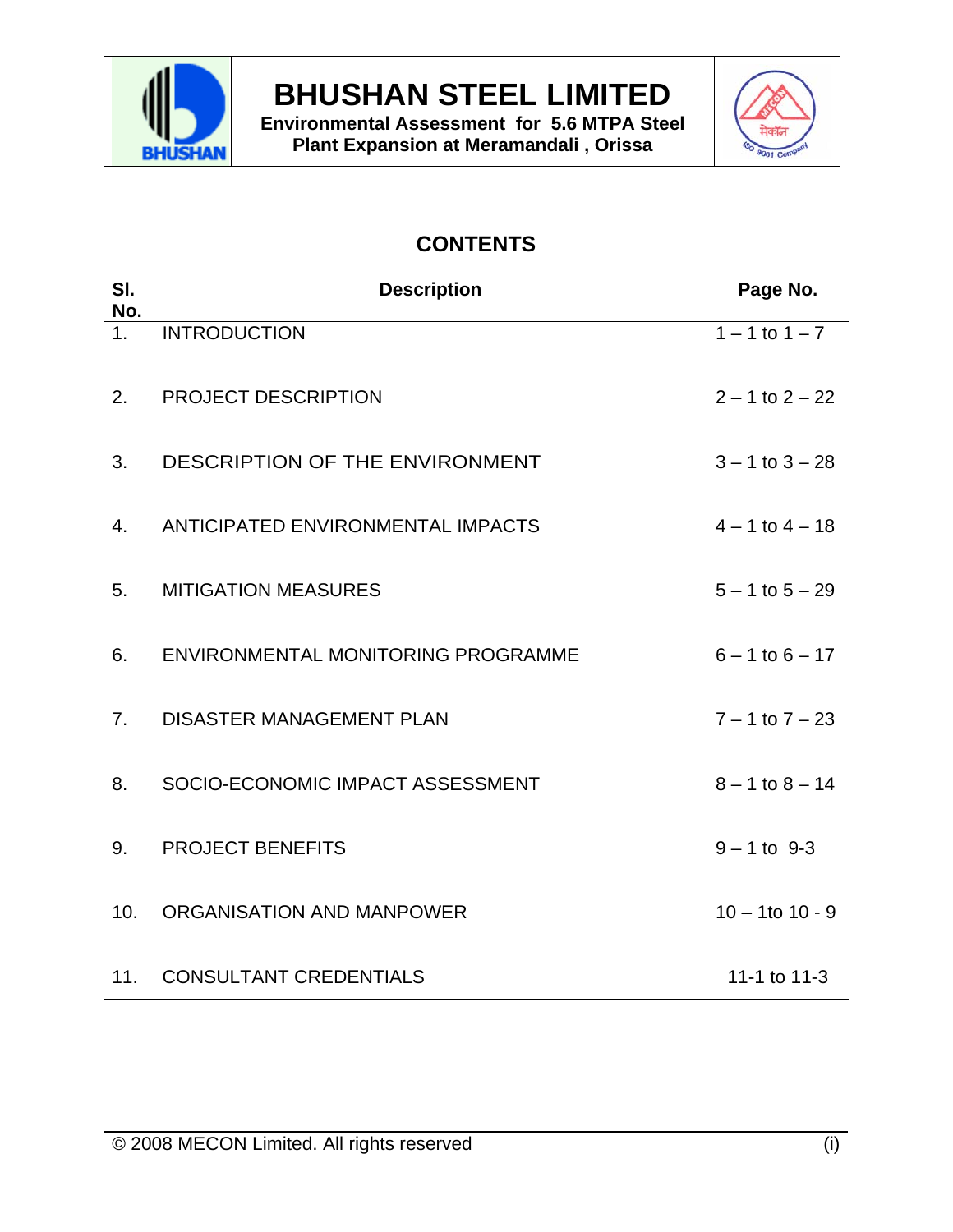

**Environmental Assessment for 5.6 MTPA Steel Plant Expansion at Meramandali , Orissa**



### **LIST OF FIGURES**

| Fig.<br>No. | <b>Description</b>           | <b>Chapter No.</b> |
|-------------|------------------------------|--------------------|
| $3 - 1$     | WIND ROSE DIAGRAM (3 SHEETS) | 2<br>w             |

### **LIST OF DRAWINGS**

| SI.          | <b>Description</b>                 | Drawing No.                         |
|--------------|------------------------------------|-------------------------------------|
| No.          |                                    |                                     |
| 1.           | <b>GENERAL LAYOUT OF PLANT</b>     | DRG.No.MEC/11/14/Q6AT/DE/GN/50/0001 |
| 2.           | <b>WATER BALANCE DIAGRAM</b>       | DRG.No.BSL/0/ISP/7-2                |
| $\mathbf{3}$ | <b>MATERIAL FLOW SHEET</b>         | DRG.No. MEC/ Q6NO /11/18/01         |
| 4.           | SHOWING  <br><b>LOCATOR</b><br>MAP | DRG. No. MEC/Q6MN/11/S2/01          |
|              | <b>MONITORING STATIONS</b>         |                                     |

### **LIST OF ANNEXURES**

| <b>Annexure</b><br>No. | <b>Description</b>                                                      | <b>Chapter No.</b> |
|------------------------|-------------------------------------------------------------------------|--------------------|
| $\overline{3.1}$       | <b>Summerised Ambient Air Quality results</b>                           |                    |
| 3.2                    | Results of Analysis of Ground Water and Surface<br><b>Water Quality</b> |                    |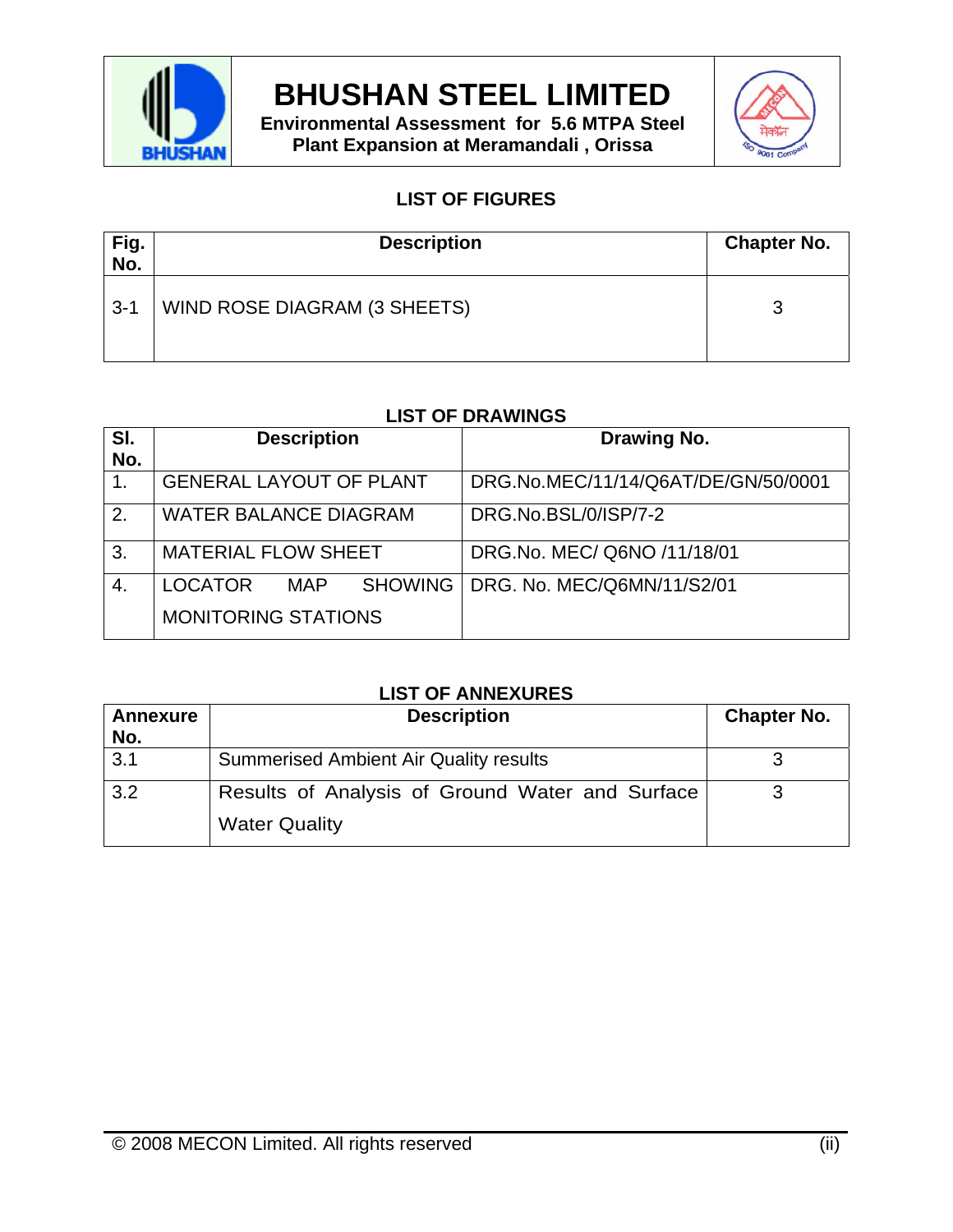

**Environmental Assessment for 5.6 MTPA Steel Plant Expansion at Meramandali , Orissa**



### **LIST OF ABBREVIATIONS, SYMBOLS AND UNITS**

| <b>Abbreviation / Symbol / Unit</b> | <b>Full Form</b>                                      |
|-------------------------------------|-------------------------------------------------------|
| @                                   | At the Rate of                                        |
| $\mu$ g/m $^3$                      | Micrograms per Cubic Metre                            |
| AAQ                                 | <b>Ambient Air Quality</b>                            |
| AAS                                 | Atomic Absorption Spectrophotometer                   |
| <b>BDL</b>                          | <b>Below Detection Limit</b>                          |
| <b>BF</b>                           | <b>Blast Furnace</b>                                  |
| <b>BOD</b>                          | <b>Biochemical Oxygen Demand</b>                      |
| <b>BOF</b>                          | <b>Basic Oxygen Furnace</b>                           |
| <b>BOO</b>                          | <b>Built Owned and Operate</b>                        |
| <b>BSL</b>                          | <b>Bhushan Steel LTD</b>                              |
| Cal                                 | Calorie                                               |
| CC                                  | Continuous casting                                    |
| CO                                  | Carbon Monoxide                                       |
| <b>CPCB</b>                         | <b>Central Pollution Control Board</b>                |
| <b>CREP</b>                         | Charter on Corporate Responsibility for Environmental |
|                                     | Protection                                            |
| D/s                                 | Downstream                                            |
| dB(A)                               | Decibels                                              |
| Drg                                 | Drawing                                               |
| EAF                                 | <b>Electric Arc Furnace</b>                           |
| <b>EC</b>                           | <b>Electrical Conductivity</b>                        |
| <b>EIA</b>                          | <b>Environmental Impact Assessment</b>                |
| <b>EMP</b>                          | <b>Environmental Management Plan</b>                  |
| <b>EMD</b>                          | Environmental Management Department                   |
| <b>ESP</b>                          | Electro static precipitator                           |
| Fig                                 | Figure                                                |
| $g/m^2/d$                           | Grams per Square metre Per Day                        |
| $g/m^3$                             | <b>Grams per Cubic metre</b>                          |
| g/s                                 | <b>Grams per Second</b>                               |
| <b>GCA</b>                          | <b>Gross Cropped Area</b>                             |
| <b>GCP</b>                          | Gas Cleaning plant                                    |
| <b>GIS</b>                          | Geographical Information System                       |
| <b>GLC</b>                          | <b>Ground Level Concentration</b>                     |
| gm/cc                               | <b>Grams per Cubic Centimetre</b>                     |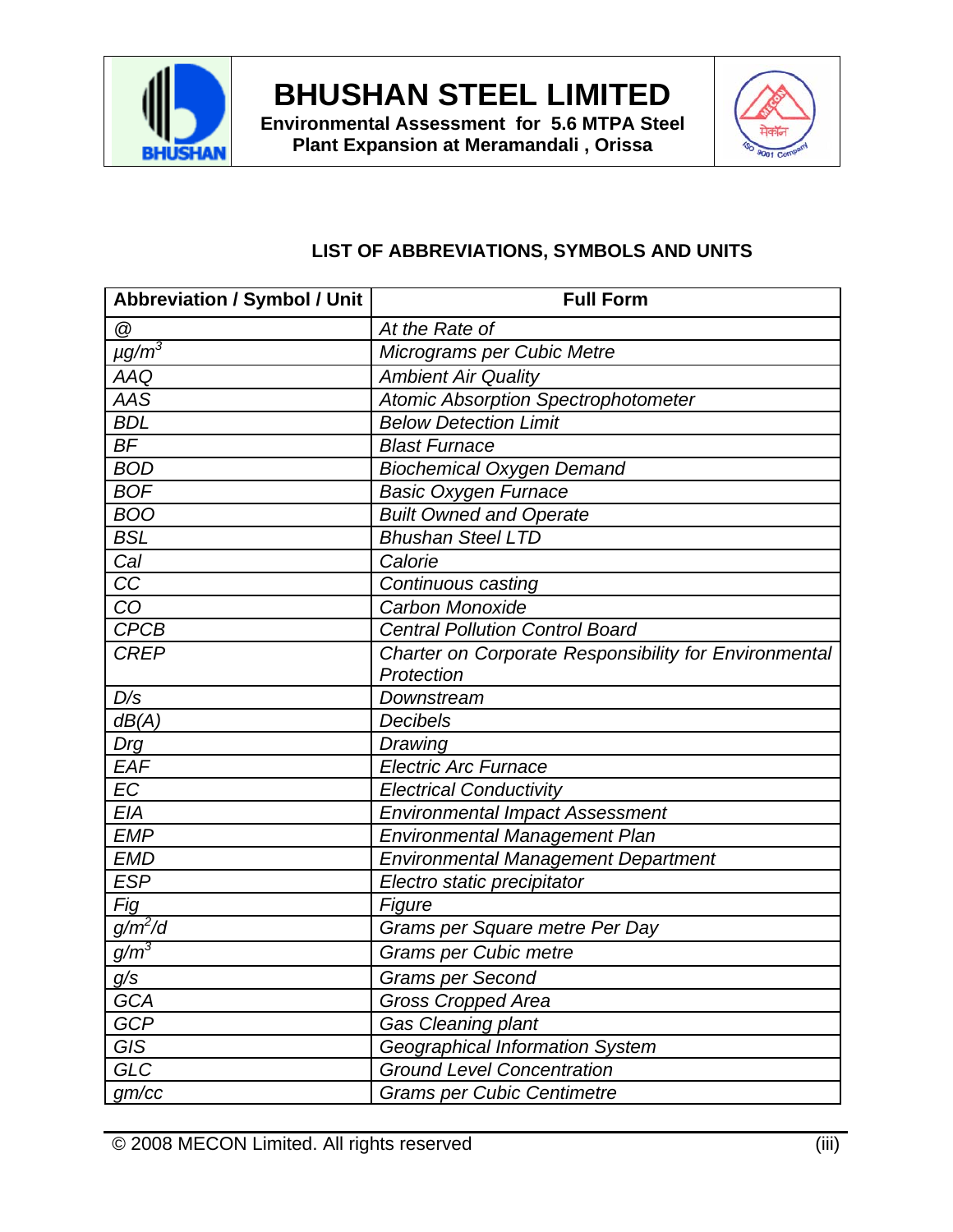

**Environmental Assessment for 5.6 MTPA Steel Plant Expansion at Meramandali , Orissa**



| <b>Abbreviation / Symbol / Unit</b> | <b>Full Form</b>                                    |
|-------------------------------------|-----------------------------------------------------|
| <b>HVAS</b>                         | <b>High Volume Air Sampler</b>                      |
| <b>IMD</b>                          | India Meteorological Department                     |
| Kcal/Nm3                            | Kilo calorie per normal meter cube                  |
| Kg                                  | Kilogram                                            |
| Kg/d                                | Kilograms per Day                                   |
| Kg/s                                | Kilograms per second                                |
| Kg/h                                | Kilogram per hour                                   |
| Kg/t                                | Kilogram per tons                                   |
| Kg/thm                              | Kilogram per ton of hot metal                       |
| km                                  | Kilometre                                           |
| km/hr                               | <b>Kilometres per Hour</b>                          |
| $km^2$                              | <b>Square Kilometre</b>                             |
|                                     | litre                                               |
| Leq                                 | Log Equivalent                                      |
| LF                                  | <b>Ladle Furnace</b>                                |
| <b>LPG</b>                          | Liquefied Petroleum gas                             |
| $\mathsf{m}$                        | Metre                                               |
| $m$ RL                              | <b>Metres Relative Level</b>                        |
| m/s                                 | Metres per Second                                   |
| m <sup>2</sup>                      | <b>Square Metre</b>                                 |
| $m^2/s$                             | <b>Square Metres per Second</b>                     |
| m <sup>3</sup>                      | <b>Cubic Metres</b>                                 |
| $m^3/d$                             | Cubic Metres per day                                |
| $m^3/h$                             | Cubic Metres per hour                               |
| mc                                  | Machine                                             |
| <b>MEC/MECON</b>                    | <b>MECON Ltd</b>                                    |
| meq/m                               | Milli Equivalents per Gram                          |
| mg/l                                | Milligrams Per Litre                                |
| mg/Nm3                              | Milligrams per normal meter cube                    |
| mm                                  | Millimetre                                          |
| $Mm^3$                              | <b>Million Cubic Metres</b>                         |
| <b>MoEF</b>                         | Ministry of Environment and Forests, Govt. Of India |
| <b>MPN</b>                          | <b>Most Probable Number</b>                         |
| МT                                  | <b>Million Tons</b>                                 |
| <b>MTPA</b>                         | <b>Million Tons per Annum</b>                       |
| MW                                  | Mega Watt                                           |
| <b>NAAQS</b>                        | <b>National Ambient Air Quality Standards</b>       |
| Nm3                                 | normal meter cube                                   |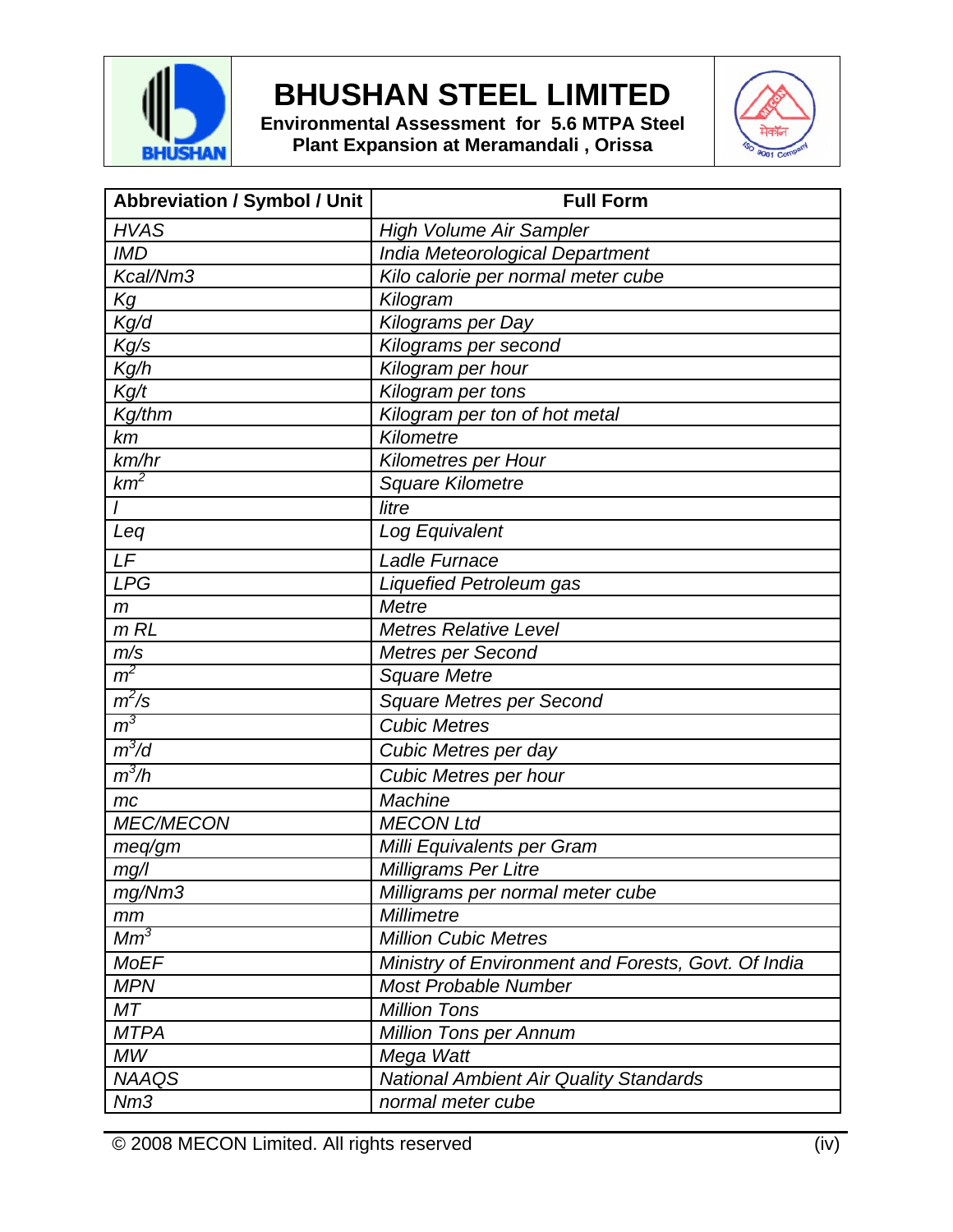

**Environmental Assessment for 5.6 MTPA Steel Plant Expansion at Meramandali , Orissa**



| <b>Abbreviation / Symbol / Unit</b> | <b>Full Form</b>                                |
|-------------------------------------|-------------------------------------------------|
| <b>NOx</b>                          | <b>Oxides of Nitrogen</b>                       |
| <b>NTU</b>                          | <b>Nephelometric Turbidity Units</b>            |
| <b>OSPCB</b>                        | <b>Orissa State Pollution Control Board</b>     |
| <b>OSHA</b>                         | Occupational safety and Health Association, USA |
| Pb                                  | Lead                                            |
| <b>RDS</b>                          | <b>Respirable Dust Sampler</b>                  |
| <b>RPM</b>                          | Respirable Particulate Matter                   |
| Rs.                                 | <b>Rupees</b>                                   |
| <b>SMS</b>                          | <b>Steel Melting Shop</b>                       |
| SO <sub>2</sub>                     | <b>Sulphur Dioxide</b>                          |
| <b>SP</b>                           | <b>Sinter Plant</b>                             |
| <b>SPM</b>                          | <b>Suspended Particulate Matter</b>             |
| Sq                                  | Square                                          |
|                                     | tons                                            |
| t/m2/h                              | Tons per meter square per hour                  |
| <b>TCS</b>                          | <b>Tons of crude Steel</b>                      |
| tpd                                 | Tons Per Day                                    |
| $U\!/\!s$                           | Upstream                                        |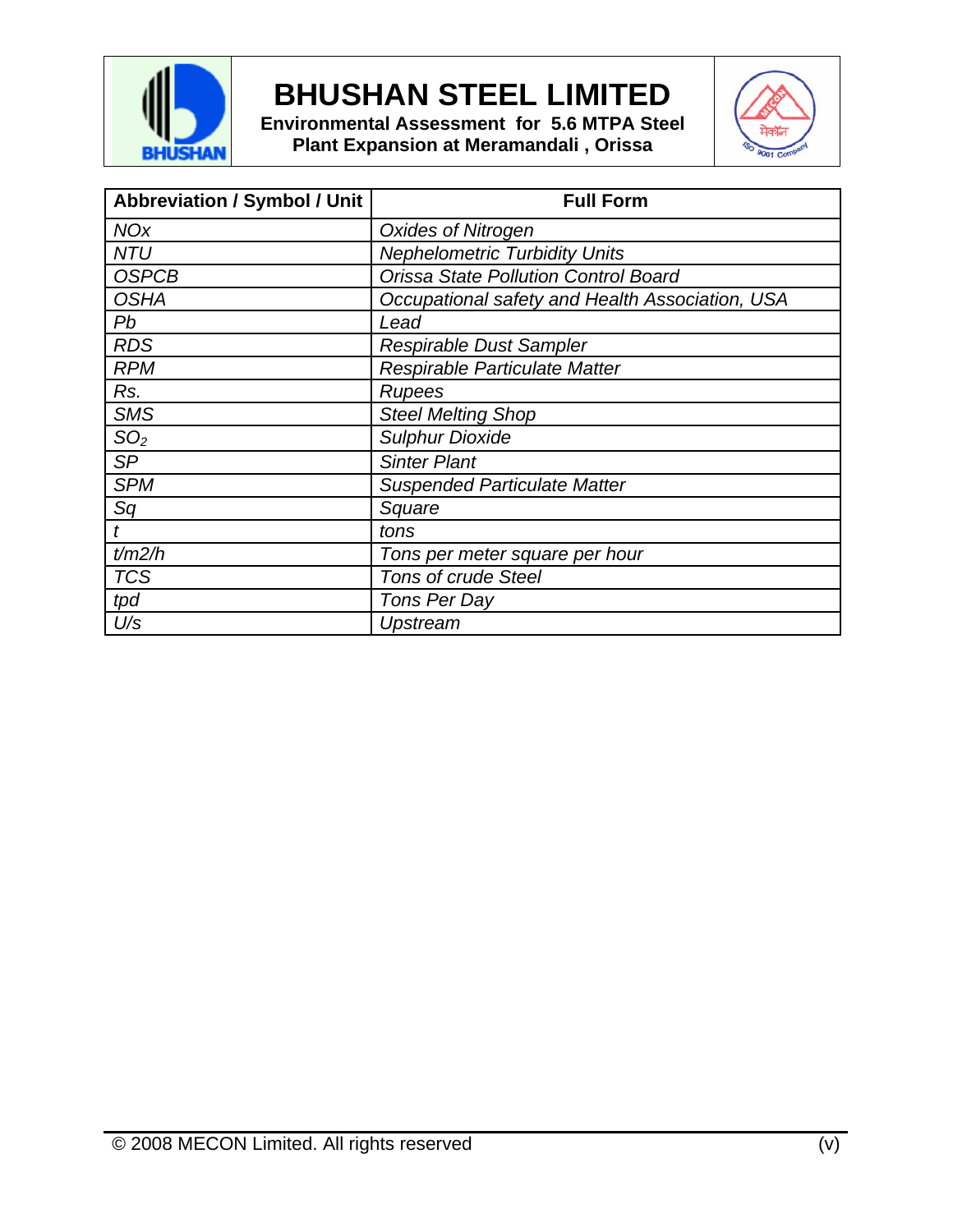

**Environmental Assessment for 5.6 MTPA Steel** Plant Expansion at Meramandali, Orissa



 $1 - 1$ 

### $1.0$ **INTRODUCTION**

#### $1.1$ General

The Indian steel industry has recorded remarkable performance in recent years. The industry is now capable of producing high quality materials to stringent international specification for high-end applications. 21<sup>st</sup> century is widely perceived to be the century of Asia and India is looked upon as one of the economies with most promising prospects. This possesses a formidable challenge as well as an opportunity to the Indian corporate sector.

The national steel policy has set a target of 60 million tonnes (MT) of steel production by 2010 and to increase it to a level of 100 million tonnes by 2018. The major steel producers in India are planning to expand their capacities in the tune with the national steel policy formulation. BSL intends to increase the capacity of its Steel Plant at Meramandali, Dhenkanal (Orissa) from its present capacity of 1.5 Million Ton per annum (MTPA) to 3.1 MTPA and further expansion of 2.5 MTPA ultimately to 5.6 MTPA of Crude steel products.

The developments of industrial projects play a key role in the economic growth of any country. Industrial process is invariably involving the conversion of raw materials and resources into semi finished and / or finished products. During this process, residues in the form of wastes will be formed. If the residues are not recycled/ re-utilised they become waste and have to be discharged into environment as pollutants. The degree to which the pollutants affect the physical environment depends upon their quantitative and qualitative characteristics as well as the receiving media.

However, any industrial development process is accompanied by some environmental problems. Proper planning at the conceptual stages can minimize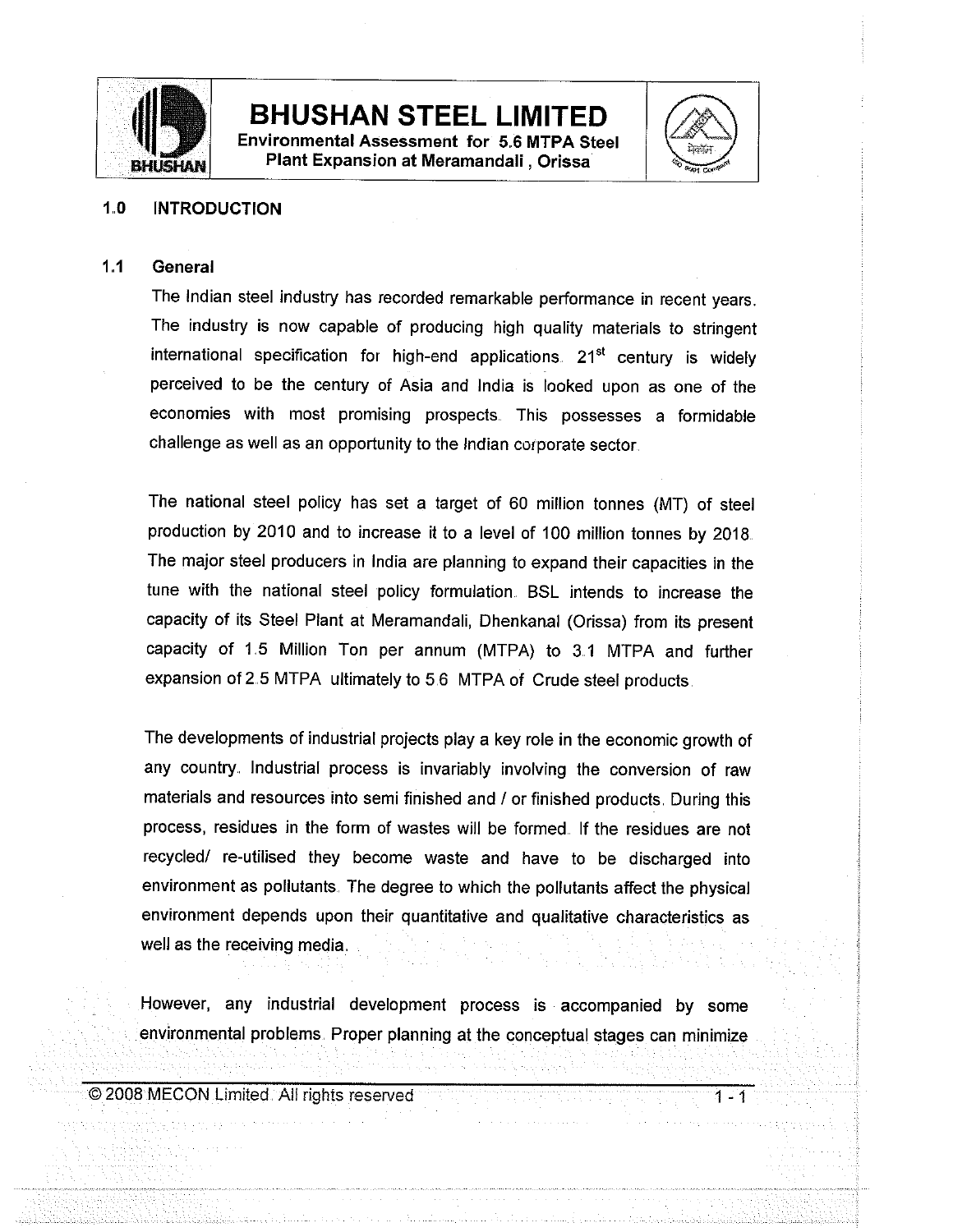

**Environmental Assessment for 5.6 MTPA Steel** Plant Expansion at Meramandali, Orissa



 $1 - 2$ 

many of these problems. Once an industry is commissioned it becomes difficult and expensive to retrofit pollution control equipment, as such incorporation of the same at conceptual stage is the best alternative

Setting up of an industry has both positive and negative impacts on the environment. The negative impacts include environmental degradation and adverse socio economic changes. It is the responsibility of scientists and environmentalists to document the likely impacts so that they can be identified and attempts are made to minimise the effects due to negative impacts and maximise benefits due to the positive impacts. In this regard and as per Indian Environmental legislation, Environmental Impact Assessment (EIA) and Environmental Management Plan (EMP) is mandatory and has been considered as one of the most important documents for utilisation by all concerned to understand the environmental implications due to the proposed development activity and take decisions in the best interest of the Environment. Presently EIA & EMP report for 3.1 MTPA is finalized. The report was already presented before Orissa State Pollution Control Board for Consent for Establishment (CFE). Public consultation was also conducted at site for the same as per Indian law. EIA & EMP report for 5.6 MTPA is under preparation and will take some more time to complete all formalities of scoping as per Indian norms.

#### $1.2$ **Purpose of the Report**

In pursuance of Government of India Policy, under 'The Environment (Protection) Act 1986' and Orissa State Pollution Control Board (OSPCB), the proposed expansion will require clearance from environmental angle. BSL entrusted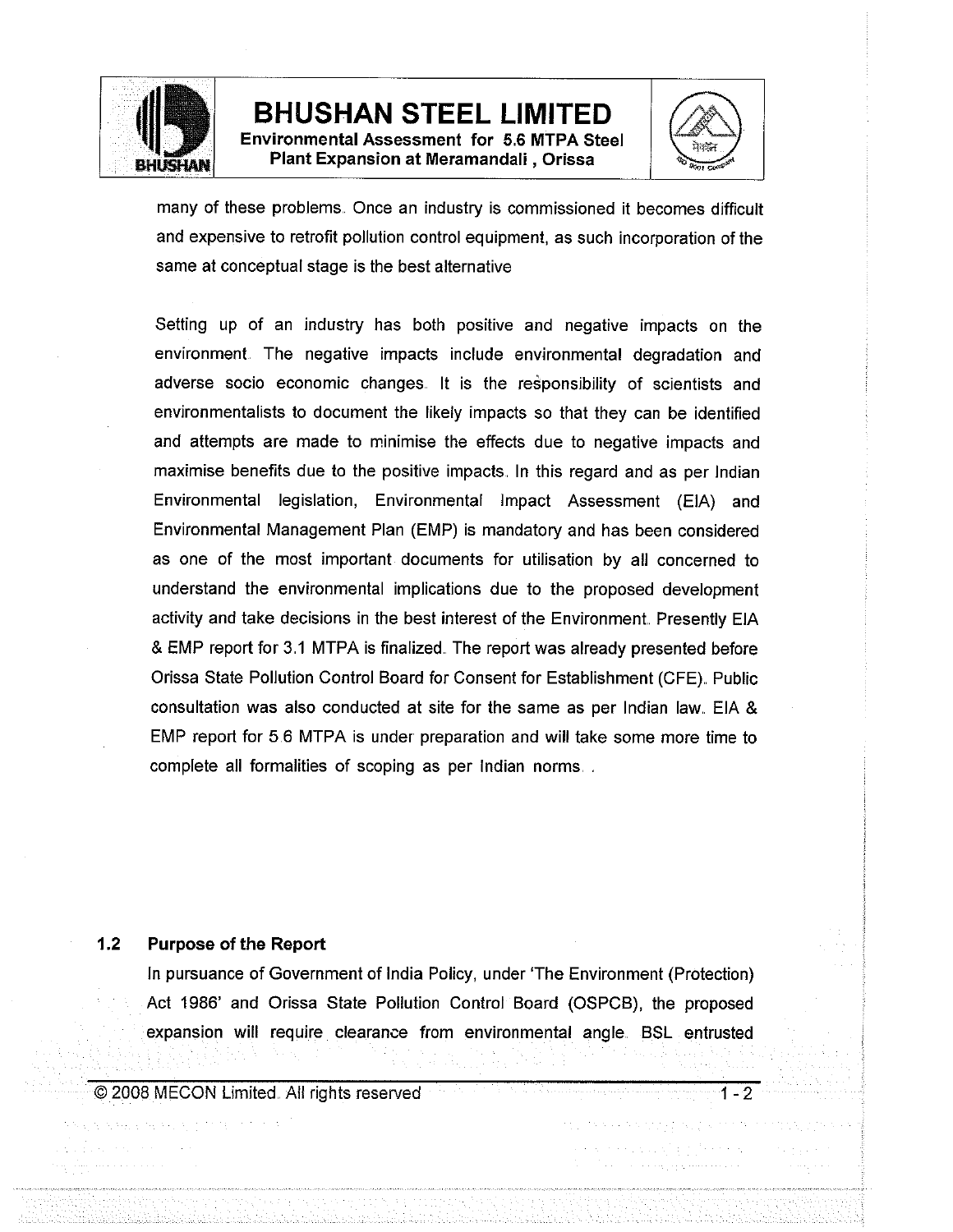

**Environmental Assessment for 5.6 MTPA Steel** Plant Expansion at Meramandali, Orissa



MECON LIMITED (MECON) to prepare an Environmental Impact Assessment and Environmental Management Plan (EIA/EMP) report for their proposed expansion plant at Meramandali, Dhenkanal in Orissa.

The present report is an Environmental Assessment (EA) report of 2.5 MTPA plant prepared to ensure environmental soundness of the project and top management commitment towards environmental protection. However, as mentioned earlier, the EIA/EMP for the project is under preparation as it is mandatory and will be put up to MoE&F, Government of India, for according environmental clearance in due course of time. The purpose of this study report is to take stock of the prevailing quality of environment, and to plan appropriate environmental control measures to minimise adverse impacts and to maximise beneficial impacts. The following major objectives have been considered:

- Assess the existing status of environment
- Assess the impacts due to the expansion of project.
- Suggest pollution control and ameliorative measures.
- Prepare an action plan for implementation of suggested ameliorative measures.
- Suggest a monitoring programme to assess the efficacy of the various adopted environmental control measures.
- Assess financial considerations for environmental control plans.

For carrying out the Environmental Impact Assessment (EIA) study, the area falling within 10 km radius of project site at Meramandali area has been considered for generation of base line data with respect to present air quality. water quality, noise level, soil quality, ecology, and meteorology etc. The site studies were carried-out during summer season in April, 2006 to June 2006.

© 2008 MECON Limited. All rights reserved

 $1 - 3$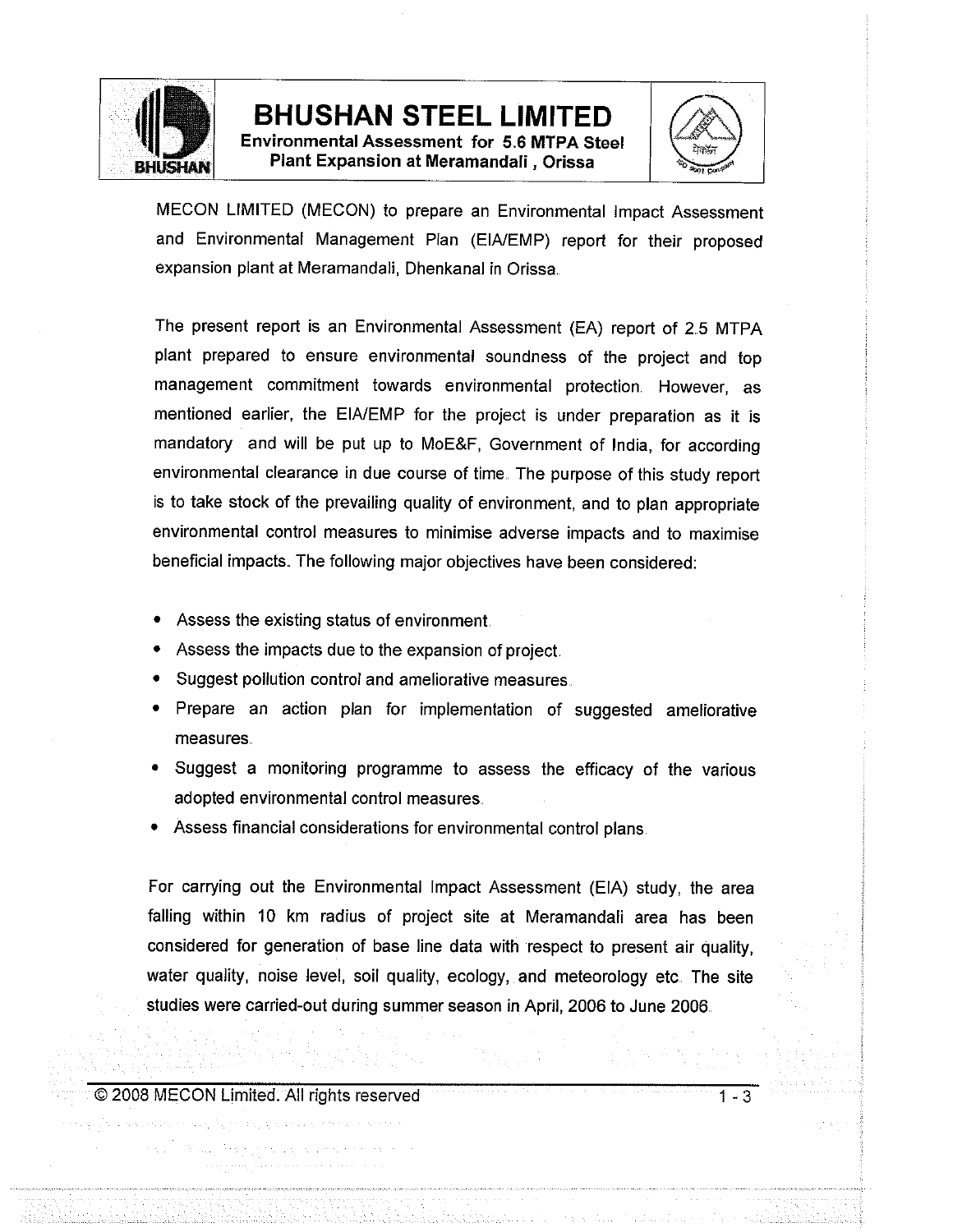

Environmental Assessment for 5.6 MTPA Steel Plant Expansion at Meramandali, Orissa



An in-depth analysis of the baseline environmental data generated by actual field monitoring and collected from various secondary sources has been carried out for identifying and predicting the probable environmental impacts due to the expansion of project. Reasonable assumptions have been made, wherever data is found lacking. Based on the findings a suitable environmental management plan has been suggested.

#### $1.3$ **Project & Project Proponent**

Bhushan Steel Limited (BSL) as the leading steel maker is in position to fulfill its role in the nation's quest for higher growth and development in the new millennium. BSL is the dominant player in steel producer in the country having its plants at Shahibabad (UP) and Khapoli in Maharastra state.

#### $1.4$ Nature, Size, Location of the Project

The nature of project is ferrous metallurgical operation and falls under the category of primary metallurgical industry including sponge iron manufacturing and further processing to secondary metallurgical industry for HR coil product in flat category.

The size of the project is 5.6 MTPA and will be developed in two stages. Stage I up to 3.1 MTPA and Stage II up to 2.5 MTPA, thus the total plant capacity will be 5.6 MTPA.

The site is located between latitude 20°46'41" to 20°49'20" N and longitudes 85°15'22" to 85°16'21" E at Meramandali block of Dhenkanal district of Orissa. Land measuring about 1664 acres (which was falling under villages Sibpur, Narendrapur, Itapo, and Asanabani in district Dhenkanal in Orissa) had been

© 2008 MECON Limited. All rights reserved

 $1 - 4$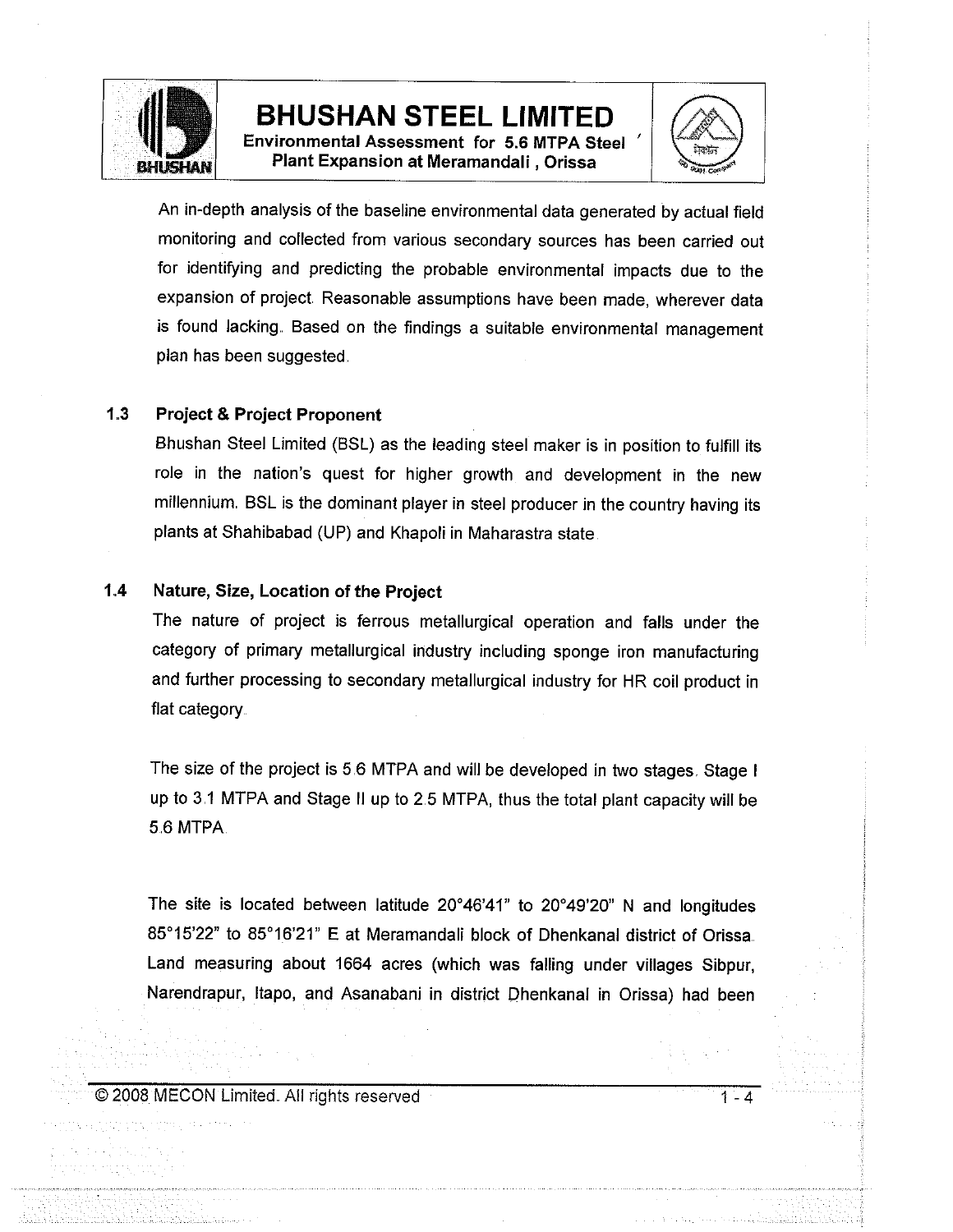

Environmental Assessment for 5.6 MTPA Steel Plant Expansion at Meramandali, Orissa



 $1 - 5$ 

under possession of BSL. All expansion will be located inside the existing plant boundary.

### $1.5$ Project Importance to the Country/Region

The project will continue to contribute to state as well as to national exchequer by way of taxes in the form of excise duty, custom duty as most of the products are going to be exported. This will help the local economy directly as well as indirectly. Therefore project is having great importance to national economy.

In the state the project will generate jobs in the form of direct as well as indirect employment for local people and local economy will flourish due to income expenditure in the local market.

#### $1.6$ **Screening Method**

As per New EIA notification published by MOE & F, Government of India, dated 14<sup>th</sup> September 2006, this project falls under Category "A" of the list of the Project or activities requiring prior environmental Clearance of MOE & F.

An application seeking prior environmental clearance shall be made in prescribed Form 1 along with proposed Terms of Reference (TOR) by the project Proponent. Presentation shall be made before the Expert Appraisal Committee (EAC) of MOE & F for determining Terms of Reference (TOR) of the EIA study.

#### $1.7$ **Scoping**

As per New EIA notification published by MOE & F, Government of India dated 14th September 2006, "Scoping": refers to the process by which the Expert Appraisal Committee in the case of Category 'A' projects or activities, including applications for expansion and/or modernization and/or change in product mix of existing projects or activities, determine detailed and comprehensive Terms Of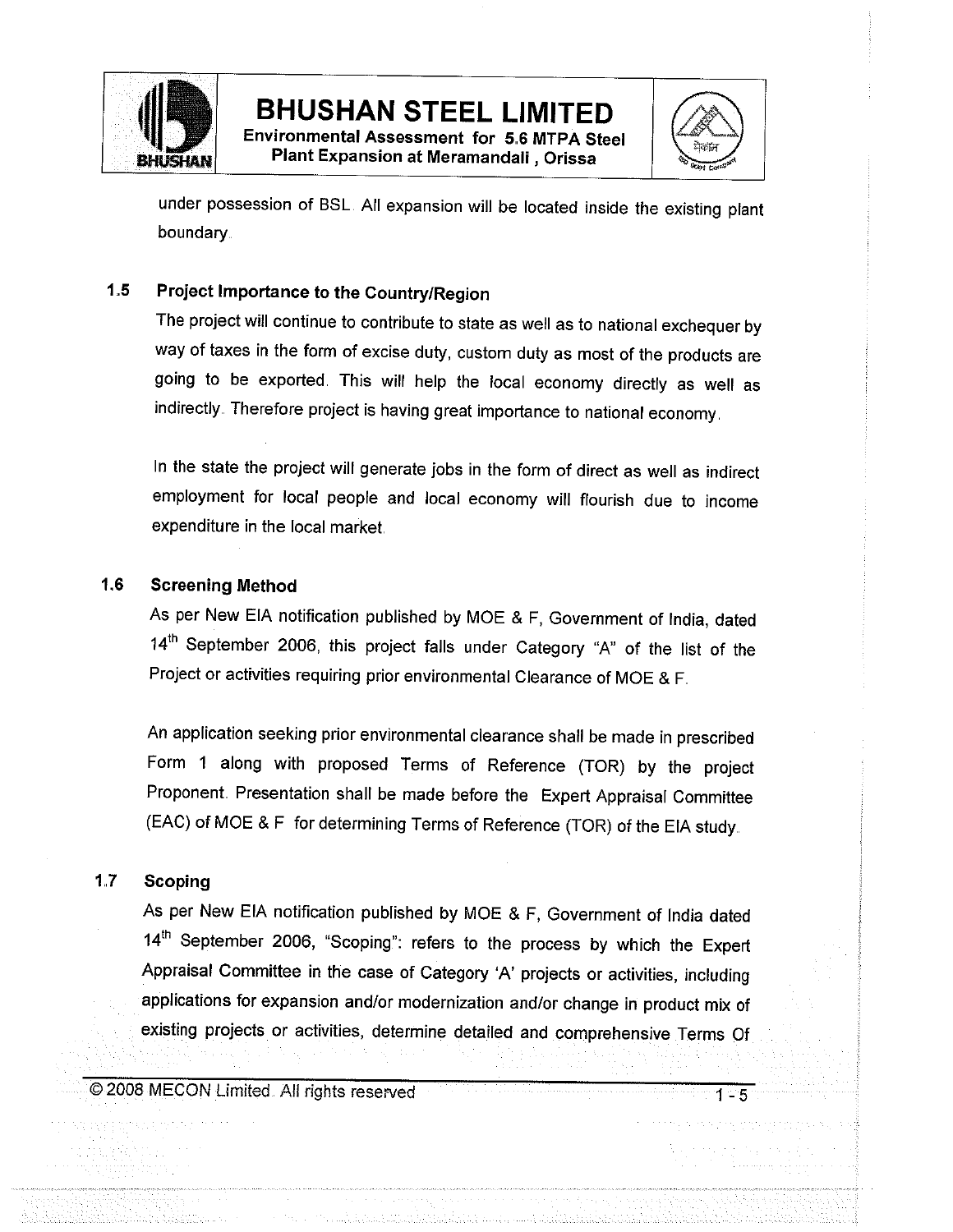

**Environmental Assessment for 5.6 MTPA Steel** Plant Expansion at Meramandali, Orissa



1 - 6

Reference (TOR) addressing all relevant environmental concerns for the preparation of an Environment Impact Assessment (EIA) Report in respect of the project or activity for which prior environmental clearance is sought. The Expert Appraisal Committee concerned shall determine the Terms of Reference on the basis of the information furnished in the prescribed application Form1 including Terns of Reference proposed by the applicant.

#### $1.8$ Scope of the present Study

This report contain various information on the existing environmental attributes, including air, water, noise, solid waste, soil quality, ecology and socio-economic patterns etc. This report evaluates the pollution potential of various process as envisaged in the proposed plant (2.5 MTPA) activities on the environment.

It also covers the various remedial measures considered by plant management like air pollution control systems, complete recycling of process cooling water, green belt development plans and reuse of solid waste and other environmental management system which are useful for control of environmental degradation due to the proposed steel plant.

Detailed impact study can be completed after generation of fresh base line data after finalization of TOR as per directive of MOE & F which is yet to be completed. However, site specific environmental data as available is being used herewith.

This Environmental Assessment Report has been generated broadly on the general structure of EIA given in Appendix III and IIIA in the EIA Notification, 2006. The present report is structured as follows: